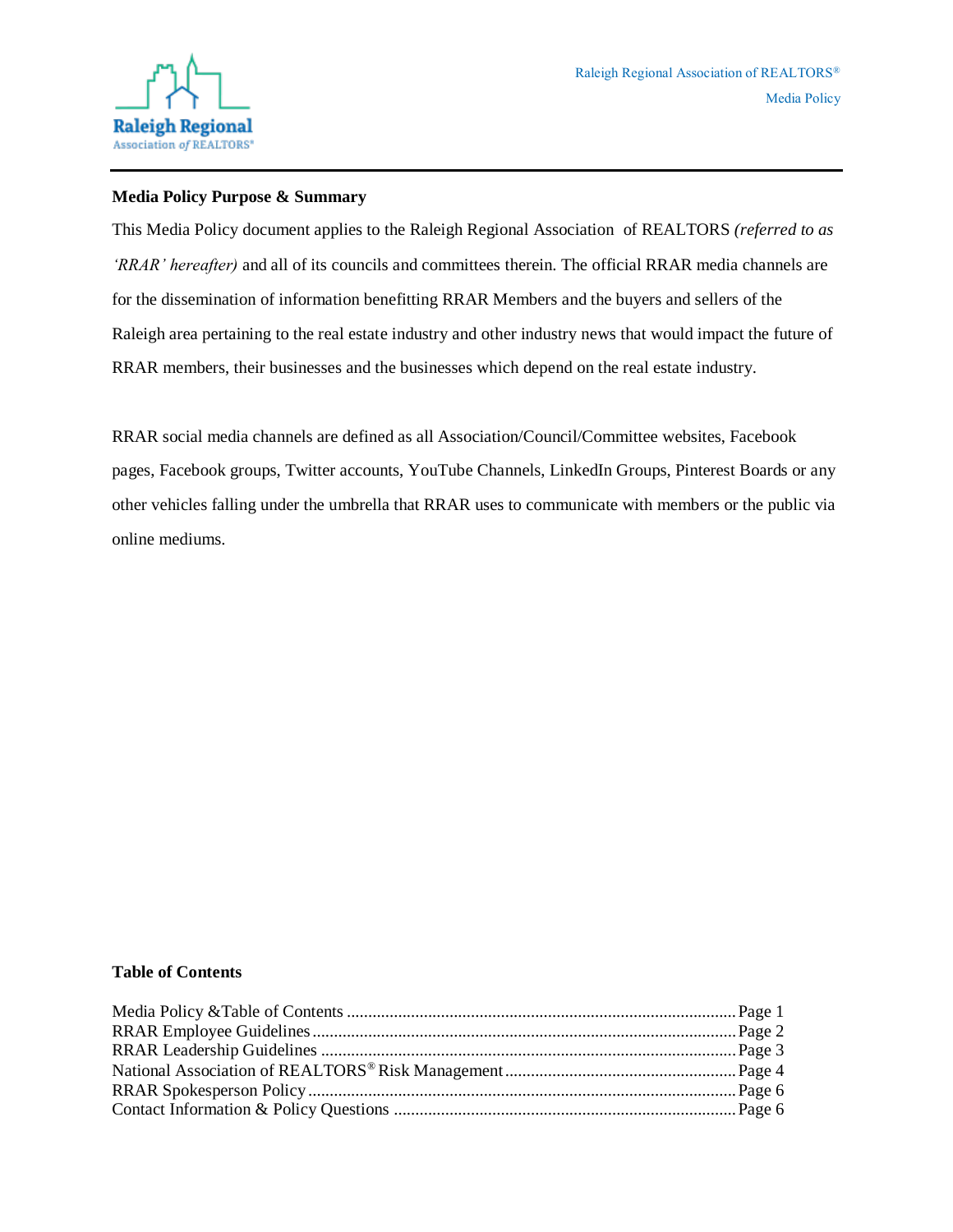

# **Raleigh Regional Association of REALTORS® Employee Policy Guidelines**

Guidelines are for the intended purpose of RRAR Employees, but not limited to employees as many policy guidelines and principles will be applicable to RRAR leadership which may act as administrators of council and/or committee social media outlets.

- RRAR is responsible for the content you publish on Facebook, Twitter, blogs or any other user generated media. Commonsense is the biggest factor in all policy guidelines. The internet never forgets, and even if you catch your post after it is published, individuals can keep screenshots forever. If you are about to publish something that makes you even the slightest bit uncomfortable, please review and make the appropriate changes. If you are still unsure and it is related to RRAR, talk to one of our communications professionals *(contacts on page four).*
- Do not comment on work-related legal matters unless you are an official spokesperson, and have legal council approval to do so. In addition, talking about revenues, future products, pricing decisions, unannounced financial results, member relations, future education classes, unannounced events or similar matters are topics to stay away from in the public forum.
- Do not make public any communications or other items that are expressed (or implied) to be for internal use only. Each RRAR employee has access to internal records, sensitive information, and other vital knowledge for the use of benefitting our members and those which work with the real estate community. Assume internal documents / information are confidential unless otherwise instructed.
- Do not reference individual members, brokerages or firms without their permission and without reason. Firms and brokerages that are named in social media communications must be there for a reason, whether they are participating in an event, sponsoring an outing, or have an influential member of their team involved.
- Help curate the online presence of RRAR by scouting for compliments and criticism. RRAR employees are by far the most important resource in Social Media. You may come across positive or negative posts about the Association, and unless you are a certified part of the Communications Team, do not react yourself. Pass the posts and specific URL to our communications personnel via email at *Communications@RRAR.com*.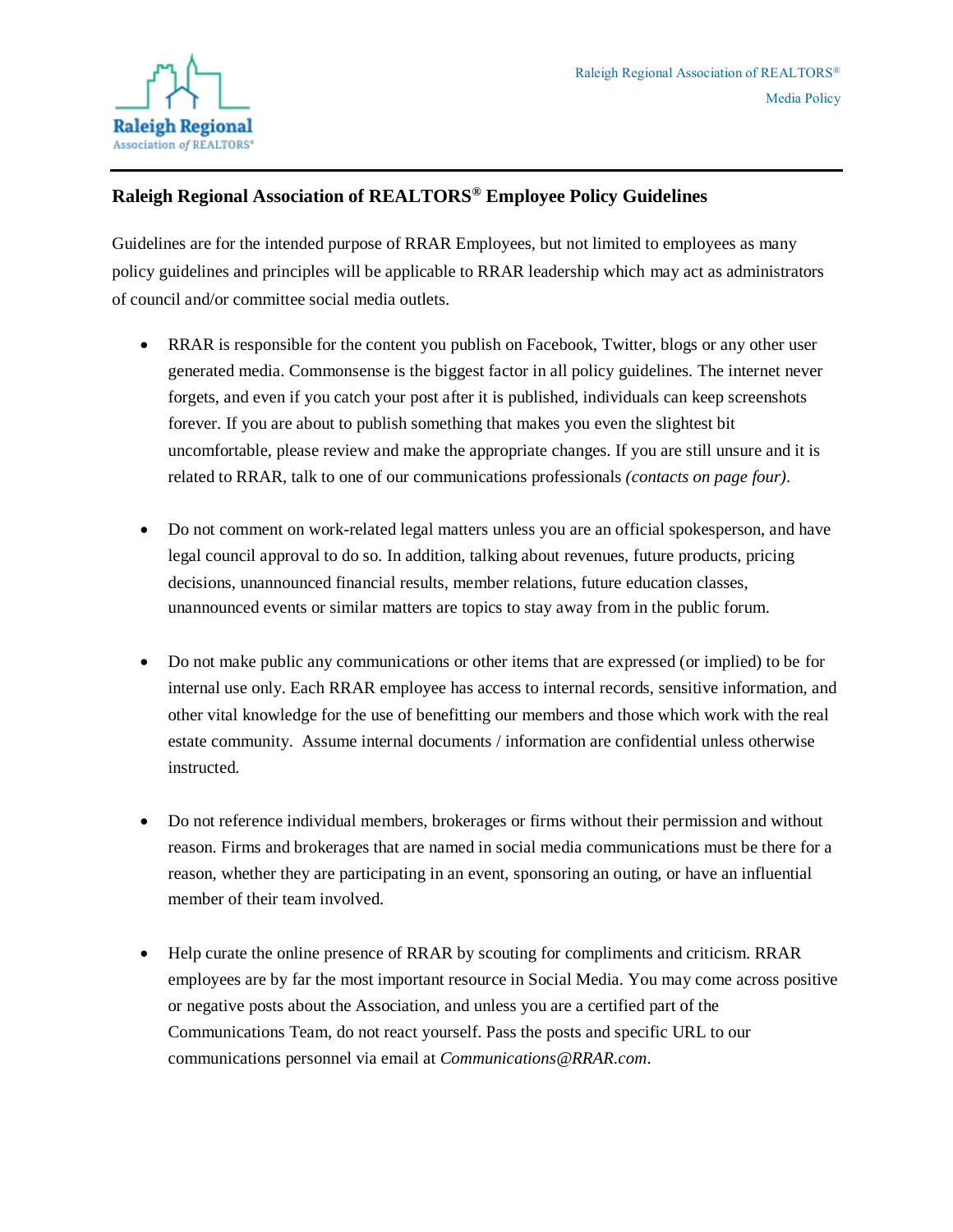

# **Raleigh Regional Association of REALTORS® Leadership Guidelines**

Guidelines are for the intended purpose of RRAR Directors & Leadership *(volunteer members)*, but not limited to those RRAR volunteer members as many policy guidelines and principles will be applicable to RRAR employees involved in social media through personal accounts.

- Respect your audience and the scope of social media. Do not use inflammatory language, insults or engage in conversations that are generally considered objectionable or controversial to individuals in the public (religion, politics, business practices or competing firms, etc.).
- Please respect copyrights and copyright laws. Please do not use an individual's own words for your work (unless they are a member of the media and are broadcasting something relevant to the RRAR channel of your oversight). When sharing information published by another source, please include that source and give proper credit to the original writer/author.
- Do not reference individual members, brokerages or firms without their permission and without reason. Firms and brokerages that are named in social media communications must be there for a reason, whether they are participating in an event, sponsoring an outing, or have an influential member of their team involved.
- All RRAR Council and Committee social media pages and groups MUST have a RRAR staff coadministrator involved for oversight.
- All RRAR Council and Committee social media pages and groups may have up to two (2) volunteer members with access to administration privileges; however, those volunteer members must hold a leadership position within that council or committee (Chair, Vice-Chair, President, etc.) during that calendar year or be appointed by the council or committee as their designated social media administrator and will relinquish administrative privileges when their term is complete.
- RRAR volunteer members and leadership are requested to not respond to negative posts about the Association, whether on RRAR social media channels or in general social media conversations. Pass the posts and specific URL to our communications personnel via email at *Communications@RRAR.com*.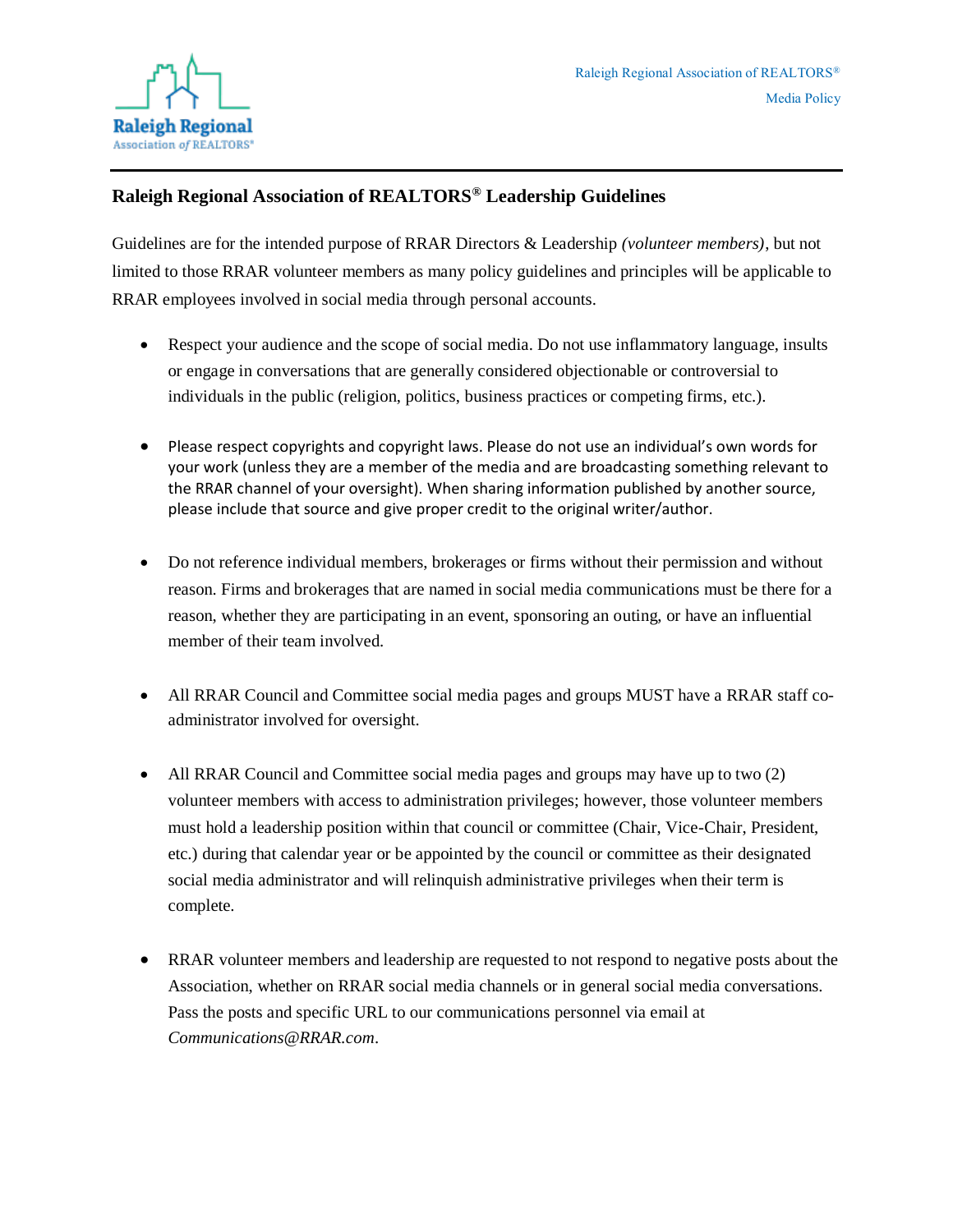

### **National Association of REALTORS® Risk Management Policy Suggestions**

In May 2015, the NATIONAL ASSOCIATION OF REALTORS<sup>®</sup> Risk Management Committee approved a versatile policy template that can be molded to reflect individual business practices and brokerage philosophies. While the template is intended for brokers, the guidelines can also be helpful to sales associates who use social media. It sets out general principles and also identifies areas where brokers may want to establish their own policies to protect against avoidable risk. These are some of the key issues your policy should address:

#### **1. How you'll identify yourself.**

Most state license laws and regulations require that brokers and licensees identify themselves in their advertising. This extends to marketing on social media, even on Facebook and Twitter. Rules vary by state, so you must find out what your specific duties are. Among the identification you may have to include: your name, your broker's name, the brokerage logo, your state of licensure, and the name of the agent who's responsible for the Web site. Create a comprehensive list of everything that must be identified, and then explain how and where this information will be displayed.

#### **2. Your terms of use.**

Every blog should have a clear "terms of use" statement. NAR's policy template sets out a dozen possible rules that you may want to include. For example, the terms of use should establish that you have authority to use any content that visitors post on the blog. It also should prohibit unlawful or objectionable materials, provide a take-down policy in the event that such materials are posted to the site, and disclaim responsibility for third-party sites that are linked through the blog. Your blog also should have a privacy policy consistent with what's already being used by the brokerage.

#### **3. A plan for keeping blogs and pages maintained.**

Set forth your responsibility for keeping sites accurate and up to date. In practice, that means monitoring sites regularly for false, defamatory, demeaning, or degrading comments, and removing any comments that you know are false or misleading. Your policy should say who's responsible for doing this and how often it should be done.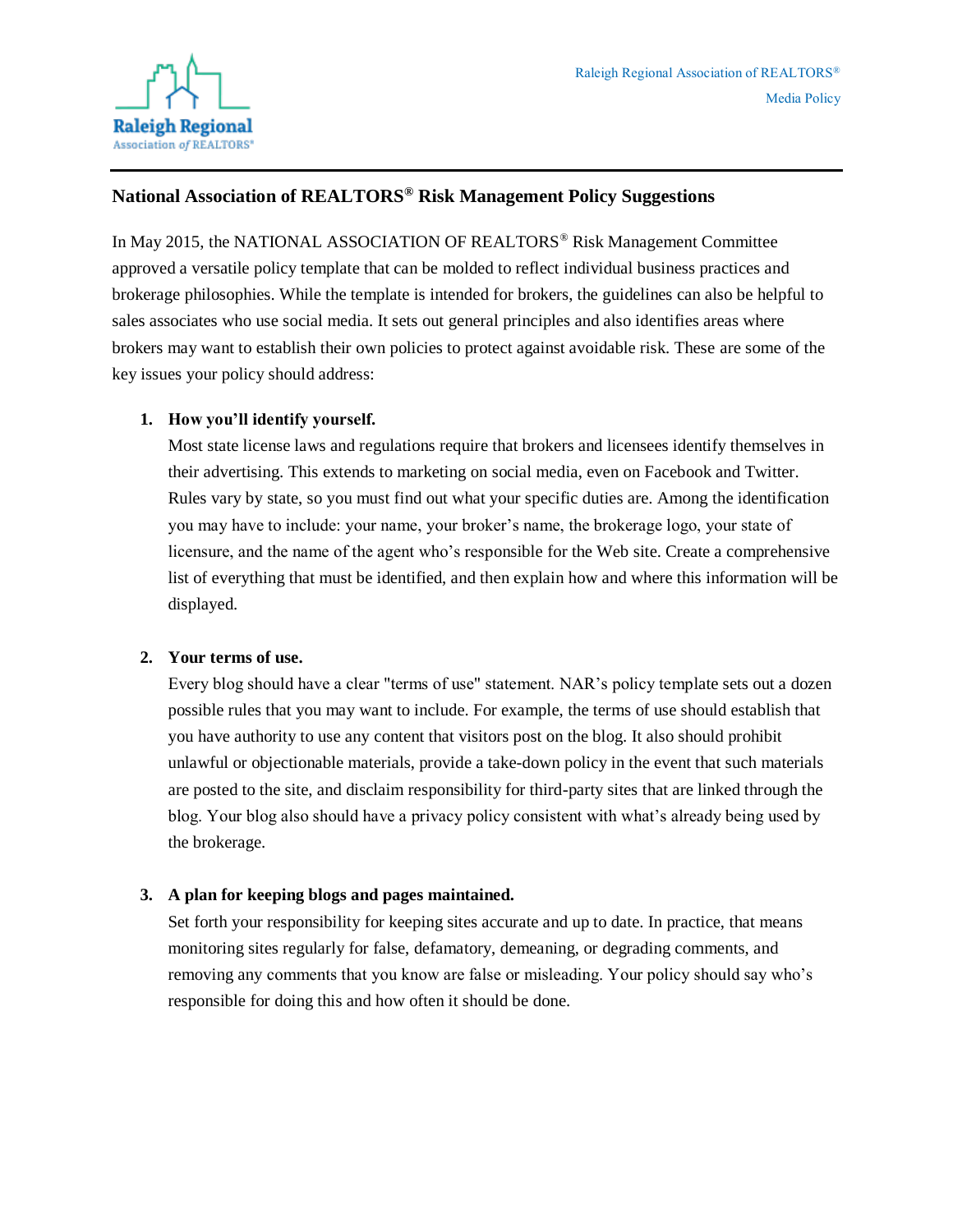

#### **4. Being legal, truthful, ethical.**

On a blog or social networking site, you must be sure to comply with all real estate laws including fair housing, antitrust, and license laws. There's also copyright law to consider, especially when posting photos and other content. Also, never exaggerate credentials or training or falsely claim association with any group or person. Finally, ensure that the content and operation of your blogs and pages conform to the standards of the REALTOR® Code of Ethics. As you create your policy, become familiar with the rules and requirements of every social networking site you use. Brokers should require all sales associates to do this. Know what the privacy practices are on each site and be aware that anything you post can be forwarded and used for purposes other than you originally intended.

**It is possible to excel in the social media sphere while also preserving your reputation and good will within your community.**